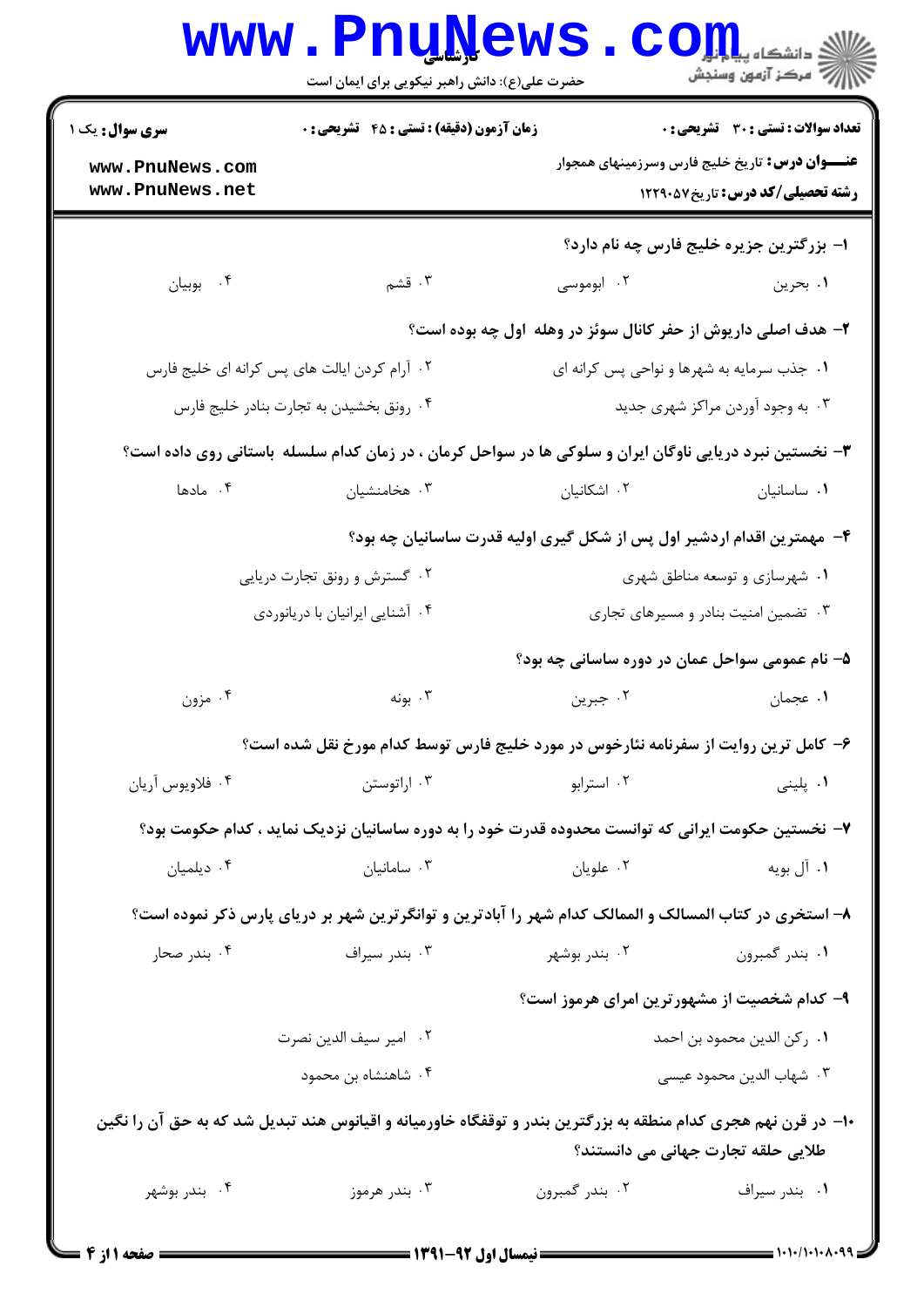| <b>سری سوال : ۱ یک</b>             | <b>زمان آزمون (دقیقه) : تستی : 45 تشریحی : 0</b>                                                               |                                                 | <b>تعداد سوالات : تستی : 30 ٪ تشریحی : 0</b>                                                      |
|------------------------------------|----------------------------------------------------------------------------------------------------------------|-------------------------------------------------|---------------------------------------------------------------------------------------------------|
| www.PnuNews.com<br>www.PnuNews.net |                                                                                                                |                                                 | <b>عنـــوان درس:</b> تاریخ خلیج فارس وسرزمینهای همجوار<br><b>رشته تحصیلی/کد درس:</b> تاریخ1۲۲۹۰۵۷ |
|                                    | 1۱– کدام شخصیت با رخنه در نیروهای پرتغالی برای اولین بار از اختلاف نظر بین فرماندهان آلبوکرک مطلع شد؟          |                                                 |                                                                                                   |
|                                    | ۰۲ نورالدين فالي                                                                                               |                                                 | ٠١ خواجه عطا                                                                                      |
|                                    | ۰۴ سيف الدين ابا نصر                                                                                           |                                                 | ٠٣ رئيس شرف الدين                                                                                 |
|                                    | ۱۲– اولین قیام گسترده در سواحل عمان بر علیه پرتغالی ها از کدام بندر آغاز شد؟                                   |                                                 |                                                                                                   |
| ۰۴ بندر قلهات                      | ۰۳ بندر گمبرون                                                                                                 | ۰۲ بندر صحار                                    | ۰۱ بندر سیراف                                                                                     |
|                                    | ۱۳–در آستانه قرن هفدهم میلادی ، کدام کشور بدون بهره برداری از حمایت های سیاسی و اقتصادی مردم منطقه ، به تنهایی |                                                 | اداره امور هرموز را عهده دار شد؟                                                                  |
| ۰۴ پرتغال                          | ۰۳ انگلیس                                                                                                      | ۰۲ روسیه                                        | ۰۱ اسپانیا                                                                                        |
|                                    | ۱۴– در آستانه قرن هفدهم میلادی کدام بندر بعنوان لنگرگاه جایگزین بندر هرموز شد؟                                 |                                                 |                                                                                                   |
|                                    | ۰۲ بندر جاسک                                                                                                   |                                                 | ۰۱ بندر گمبرون                                                                                    |
|                                    | ۰۴ بندر سيراف                                                                                                  |                                                 | ۰۳ بندر صحار                                                                                      |
|                                    | ۱۵– کدام نویسنده عنوان می نماید که :«شاه عباس هرگز حاضر نمی شد که در مالکیت هرموز قدرت اروپایی دیگری را شریک   |                                                 | خود گرداند.»                                                                                      |
| ۰۴ تاورنيه                         | ۰۳ پيترو دلاواله                                                                                               | ۰۲ کمپفر                                        | ۰۱ شاردن                                                                                          |
|                                    |                                                                                                                | ۱۶– عهد نامه کوهستک میناب بین چه کسانی بسته شد؟ |                                                                                                   |
|                                    | ۰۲ قاضی ابوالقاسم داری و مانوئل تلس                                                                            |                                                 | ۰۱ نورالدین فالی و استودارت                                                                       |
| ۰۴ خواجه عطا و آلبوکرک             |                                                                                                                |                                                 | ۰۳ امام قلی خان و مونوکس                                                                          |
|                                    |                                                                                                                | ۱۷– شورش محمدخان بلوچ علیه نادر در کجا رخ داد؟  |                                                                                                   |
| ۰۲ گرگان و قزوین                   |                                                                                                                | ۰۱ خوزستان و فارس                               |                                                                                                   |
|                                    | ۰۴ فارس و اصفهان                                                                                               |                                                 | ۰۳ کرمان و بندر هرموز                                                                             |
|                                    | ۱۸- نخستین تهاجم دریایی ناوگان ایران به بصره علیه عثمانی در زمان کدام پادشاه و در چه سالی اتفاق افتاد؟         |                                                 |                                                                                                   |
|                                    | ۰۲ کريم خان – ۱۱۵۸ه. ق                                                                                         |                                                 | ۰۱ آقامحمدخان – ۱۲۸۰ه. ق                                                                          |
|                                    | ۰۴ نادر - ۱۱۴۸ه. ق                                                                                             |                                                 | ۰۳ فتحعلی شاه – ۱۱۷۶ه. ق                                                                          |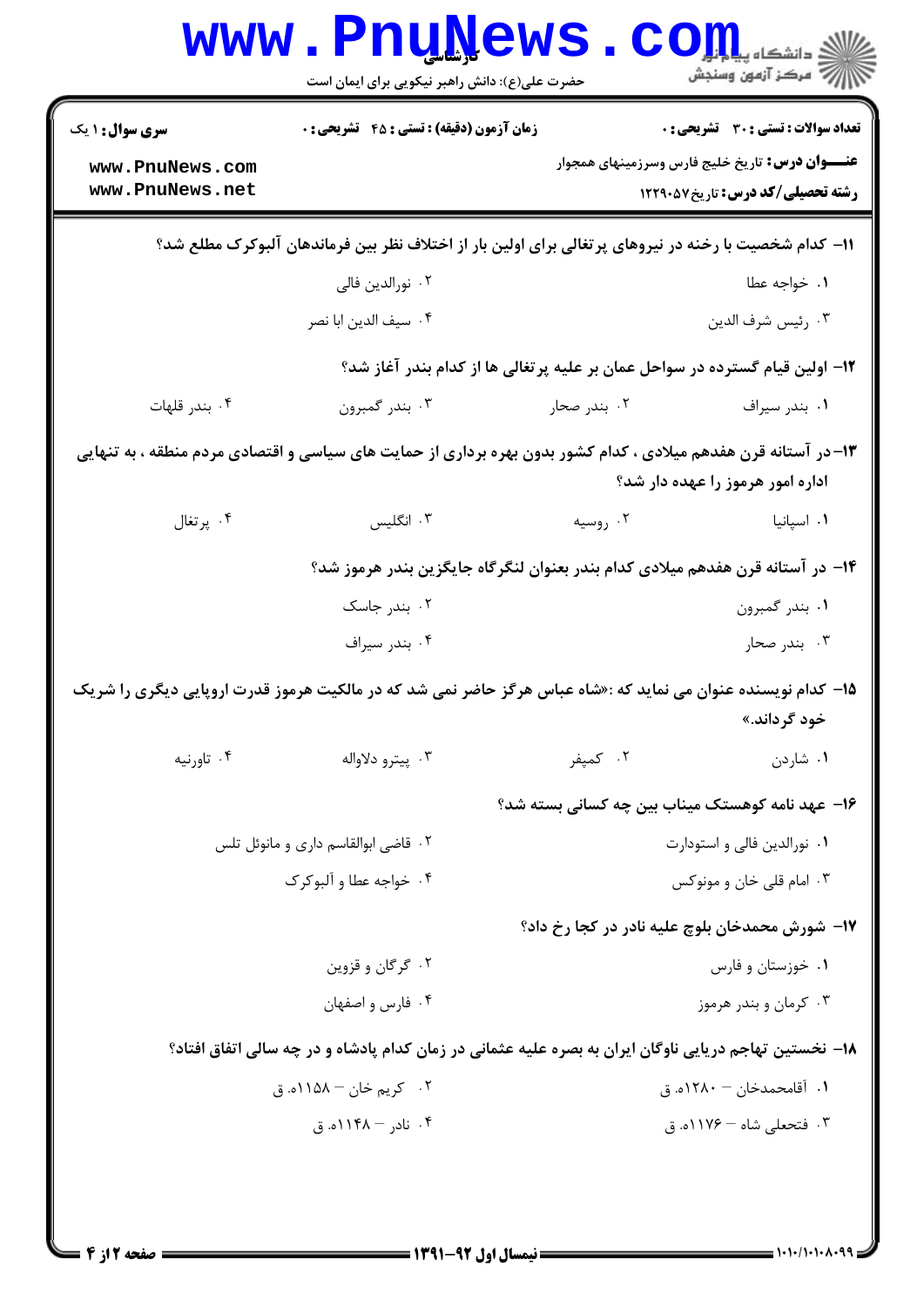| زمان آزمون (دقیقه) : تستی : 45 آتشریحی : 0<br><b>سری سوال : ۱ یک</b> |                                                                                                                        |                                                                           | <b>تعداد سوالات : تستی : 30 ٪ تشریحی : 0</b>                                                       |
|----------------------------------------------------------------------|------------------------------------------------------------------------------------------------------------------------|---------------------------------------------------------------------------|----------------------------------------------------------------------------------------------------|
| www.PnuNews.com<br>www.PnuNews.net                                   |                                                                                                                        |                                                                           | <b>عنـــوان درس:</b> تاریخ خلیج فارس وسرزمینهای همجوار<br><b>رشته تحصیلی/کد درس: تاریخ ۱۲۲۹۰۵۷</b> |
|                                                                      |                                                                                                                        | ۱۹- در دوره اسلامی از کدام بندر به نام ریشهر یاد شده است؟                 |                                                                                                    |
|                                                                      | ۰۲ بندر گمبرون                                                                                                         |                                                                           | ۰۱ بندر بوشهر                                                                                      |
|                                                                      | ۰۴ بندر صحار                                                                                                           |                                                                           | ۰۳ بندر سيراف                                                                                      |
|                                                                      |                                                                                                                        | ۲۰- دوره شکوفایی بندر ریگ از زمان ضابطی چه کسی شروع می شود؟               |                                                                                                    |
| ۰۴ میر مهنا                                                          | ۰۳ میر ناصر زعابی                                                                                                      | ۰۲ شيخ سعدون                                                              | ٠١ شيخ سلمان                                                                                       |
|                                                                      |                                                                                                                        | <b>۲۱</b> – کریم خان برای حل مسئله میر مهنا از کدام کشور تقاضای کمک نمود؟ |                                                                                                    |
| ۰۴ فرانسه                                                            | ۰۳ هلند                                                                                                                | ۰۲ انگلیس                                                                 | ۰۱ پرتغال                                                                                          |
|                                                                      | ۲۲- کدام یک از روسای کعبی ها در دوره حکومت کریم خان زند قدرت بسیاری بهم زد و کنترل نواحی پس کرانه ای را در             |                                                                           | اختيار گرفت؟                                                                                       |
| ۰۴ محمد لطيف خان                                                     | ۰۳ امام قلی خان                                                                                                        | ٢. شيخ خزعل                                                               | ۰۱ شیخ سلمان کعبی                                                                                  |
|                                                                      | <b>۲۳</b> - از نظر «جی بی کلی» مورخ انگلیسی ، دو قدرت غیر بومی سواحل خلیج فارس که تاریخ این منطقه را در قرن نوزدهم رقم |                                                                           | زدند ، كدامند؟                                                                                     |
|                                                                      | ۰۲ آل سعود و انگلیس                                                                                                    |                                                                           | ۰۱ اسپانیا و پرتغال                                                                                |
|                                                                      | ۰۴ فرانسه و هلند                                                                                                       |                                                                           | ۰۳ عثمانی و روسیه                                                                                  |
|                                                                      | ۲۴– در بین سال های ۱۲۱۸ ق تا ۱۲۴۳ ق انگلستان با کدام شعار، قرارداد صلح را بر قبایل عرب منطقه خلیج فارس تحمیل           |                                                                           | نمود؟                                                                                              |
|                                                                      | ۰۲ رونق تجارت دریایی                                                                                                   |                                                                           | ۰۱ مبارزه با دزدی دریایی                                                                           |
|                                                                      | ۰۴ حمایت از مستعمرات خود                                                                                               |                                                                           | ۰۳ جلوگیری از نفوذ فرانسه                                                                          |
|                                                                      | ۲۵– کدام قبایل در دوره اول قاجار دارای منشاء قبیله ای بودند و تاثیرات مهمی را بر روند تحولات خلیج فارس بر جای          |                                                                           | گذاشتند؟                                                                                           |
| ۲. آل زعاب — آل هوله — عتوبی                                         |                                                                                                                        |                                                                           | ٠١. امام مسقط – آل سعود – قواسم                                                                    |
| ۰۴ آل سعود— بنی یاس- عتوبی                                           |                                                                                                                        |                                                                           | ۰۳ بنوخالد – بنی یاس – آل مرزوق                                                                    |
|                                                                      | ۲۶- یکی از مناطقی که در نیمه اول قرن نوزدهم میلادی در اجرای اهداف سیاسی و اقتصادی انگلستان مد نظر قرار گرفته و         | کارگزاران انگلیسی برای آن اهمیت خاص قائل بوده اند ، کجا بود؟              |                                                                                                    |
| ۰۴ بحرين                                                             | ۰۳ کويت                                                                                                                | ۰۲ قطر                                                                    | ۰۱ عمان                                                                                            |